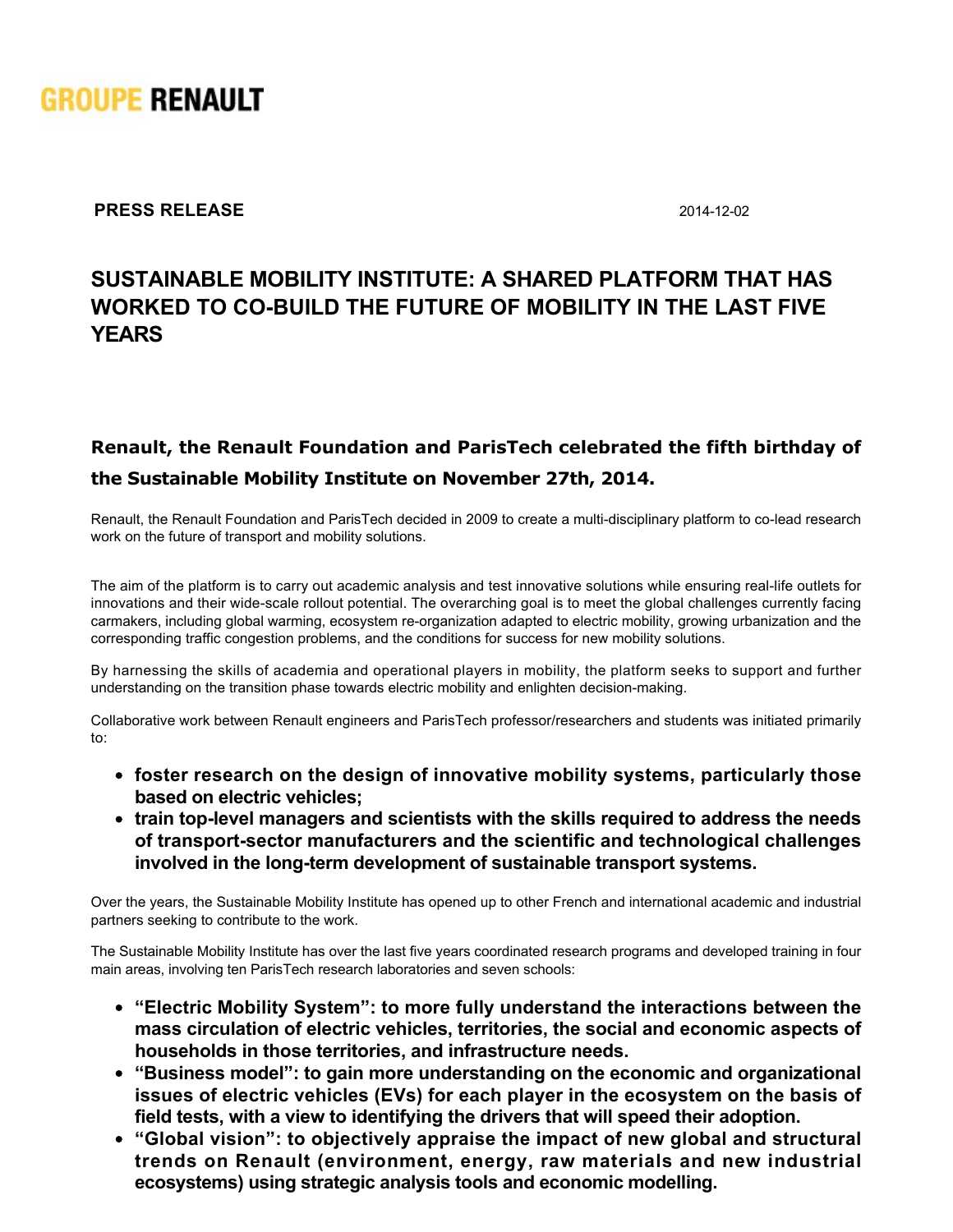**"Technologies": to carry out upstream work on disruptive technologies to further advances in battery technologies (increasing energy density to increase EV range) as well as work on reducing mass.**

Five years' work for future mobility: a few examples.

**"Electric mobility system"**

- **A study of the behavior of communities in reaction to innovations in mobility services. How to take account of the desire of communities to play a part in defining and designing these services so as to better appropriate them? The emergence of web communities interacting on environmental, automotive and EV topics is an example of this trend.**
- **A study of the capacity of information technologies in India to assemble the discontinuous resources for access to electricity and the way basic players are** organizing to link up micro-grid components so as to offset the random distribution **of electricity. A full 40% of Indian households have no access to electricity (2008). Isolated ecosystems with high levels of autonomy and development are being formed, paving the way for EVs to naturally gain a foothold in neighborhoods and activity areas with a strong focus on renewable resource solutions.**

**"Business Model"**

- **The characterization of a new "implementation engineering" for electric vehicles, which, in addition to product development, is able to handle the design of the corresponding electric mobility system.**
- **Quantification of the contribution of taxi fleets and car sharing services to EV development through their prescriptive impact.**
- **The development of tools to assess the electrification potential of cities, regions and countries and the identification of the priority drivers for stepping up the development of EVs.**
- **Two laboratories involved: CRG École Polytechnique and SES Télécom ParisTech.**
- **Team: three senior researchers and three doctoral students.**
- **Publications: two books, six scientific articles, six chapters in collective works, fourteen participations in conferences and speakers invited.**

"Global vision"

- **Analysis of the macro-economic and environmental benefits of the electric vehicle population [Revue de l'Energie, 611 (2013)].**
- **Impact of the inertia in the development and distribution of a new automotive technology on the marginal abatement cost of CO2.**
- Macro-economic and energy contexts of the emergence of EVs in Europe and China. **Analysis of China and EV market.**

Some figures:

- **3 thesis papers**
- **15 scientific publications (including an article awarded by the French Association of Energy Economists and several articles published as Working Papers by the World**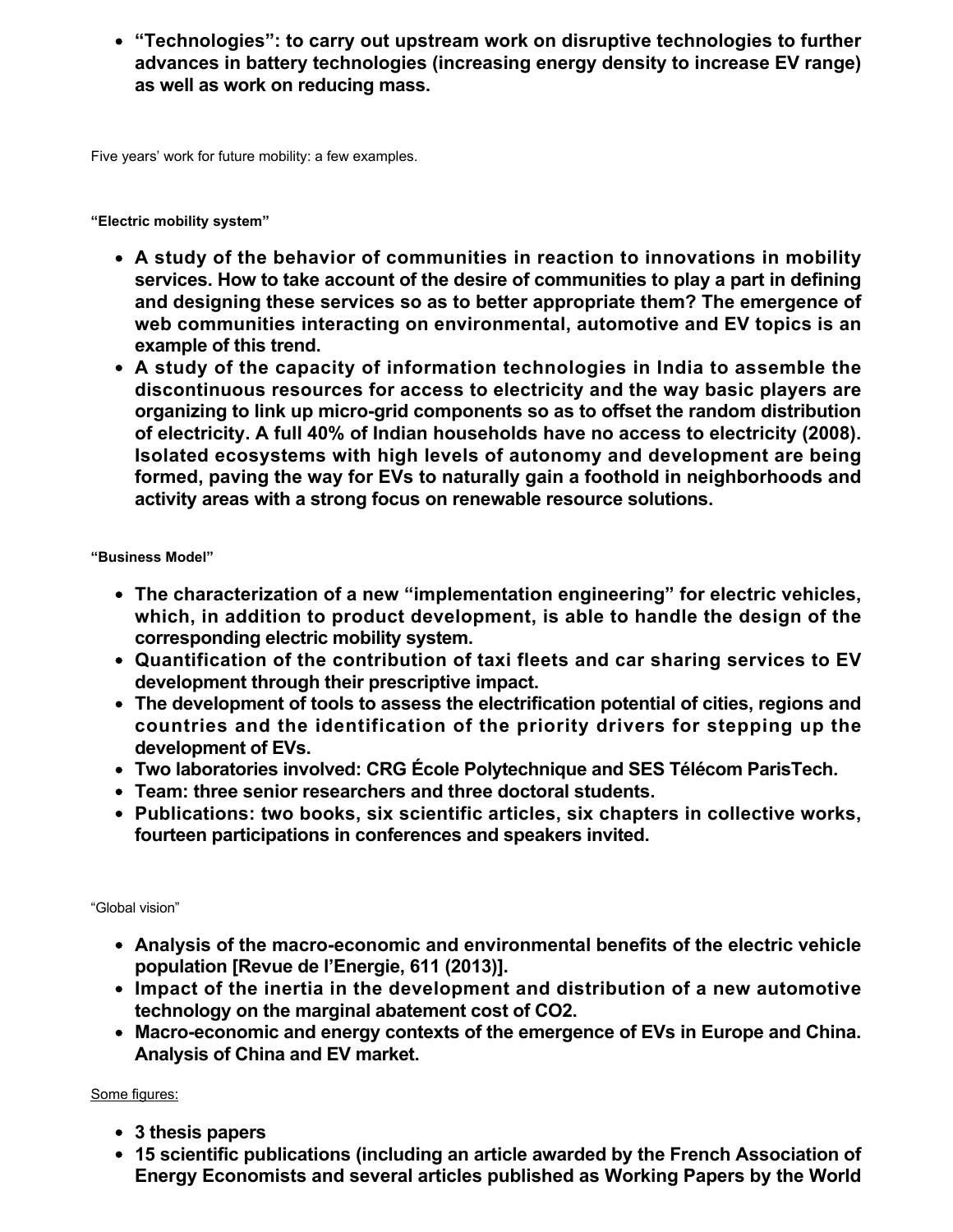**Bank)**

**7 talks at international conferences.**

**"Technologies"**

- Work on the shaping of materials such as silicon, state-of-the-art "challengers" **(graphite) and strategies for increasing their lifespan (through the use of additives).**
- **Prospective research on compounds with the potential to be used at higher voltage, the energy of an element being directly proportional.**
- **3 patents.**
- **Scientific community: 8 publications (peer-reviewed journals) and 25 conference participations.**
- 8 theses defended, in process or at post-doctoral level.
- **A minimum 20 researchers and six laboratories involved.**

In 2010 the Sustainable Mobility Institute created a "Mobility and Electric Vehicles" Masters in which young engineers are trained on the design, production and recycling of electric vehicle. Some 65 students from 16 countries with grants from the Renault Foundation have already benefitted from the program.

**Thierry Bolloré**, Member of the Executive Committee, Executive Vice President, Chief Competitive Officer of the Renault group: "*The Sustainable Mobility Institute upholds a global approach conducive to preparing for technological disruptions, changes in use and the economic impact of those changes. The platform enables us to go beyond the objects in themselves to take better account of geopolitical influences and the speed with which new mobilities are accepted in different markets. It brings us a firmer grasp of all the complexity of this major transition, which will impact everyday life in urban and rural environments."*

### **About [Renault](http://www.group.renault.com)**

The Renault group has been making cars since 1898. Today it is an international multi-brand group, selling more than 2.6 million vehicles in 128 countries in 2013, with 37 manufacturing sites, and employing nearly 122,000 people. To meet the major technological challenges of the future and continue its strategy of profitable growth, the Group is harnessing its international development and the complementary fit of its three brands, Renault, Dacia and Renault Samsung Motors, together with electric vehicles, the Alliance with Nissan, and its partnerships with AVTOVAZ, Daimler and Mitsubishi. With 12 world championship titles in 36 years, Renault's expertise in Formula 1 is equally remarkable, as a vector of innovation, image and awareness.

### **About the [Renault Corporate Foundation](http://www.fondation.renault.com)**

The Renault Corporate Foundation, founded in 2001, expresses Renault's reallife commitment to further education. The role of the Foundation is to create lasting ties between business and academia in France and internationally by designing and backing original training programs in multicultural management and sustainable mobility. The Renault Foundation also endeavors to spot talented individuals destined to take the helm at major global groups in the future, thereby creating, together with the Foundation's best partner universities around the world, a unique network of over 650 professionals enhanced every year with some 80 new students.

### **About [ParisTech](http://www.paristech.fr)**

ParisTech is a consortium of prestigious higher education institutions that work together on joint training, research and innovation projects in the fields of science, technology and management.

ParisTech, short for Institut des Sciences et Technologies de Paris, was established as a public scientific cooperation organization (EPCS) in 2007.

The ParisTech brand is based on two cornerstones: French further education as exemplified by the Grandes Écoles and a multi-disciplinary approach at the service of business. Paris Tech comprises 12 member schools and enjoys strong interaction at international level through numerous partnership agreements.

**Press contacts:**